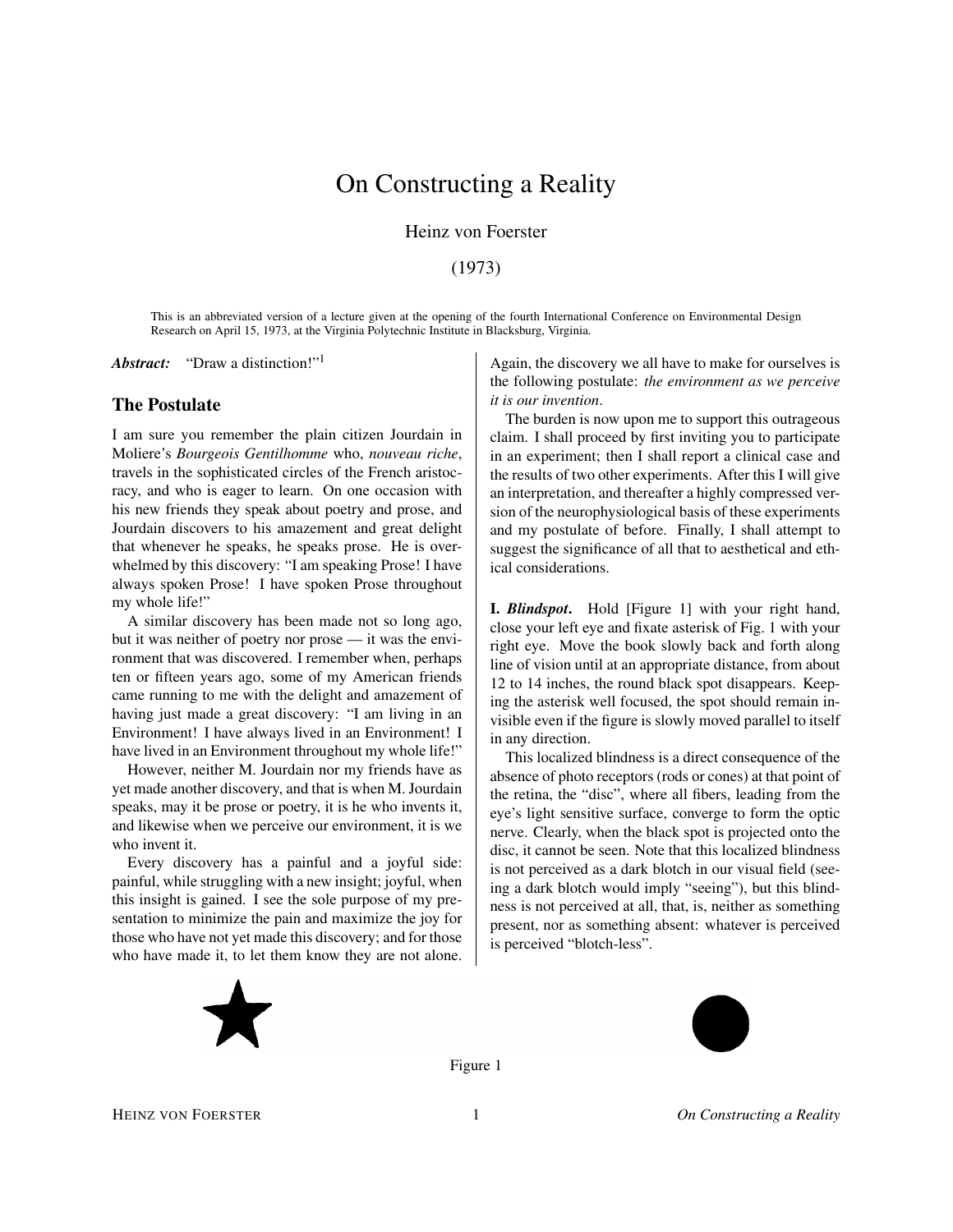

Figure 2

II. *Scotoma*. Well localized occipital lesions in the brain, e.g., injuries from high velocity projectiles, heal relatively fast without the patient's awareness of any perceptible loss in his vision. However, after several weeks motor dysfunction in the patient becomes apparent, e.g., loss of control of arm or leg movements of one side or the other, etc. Clinical tests, however, show that there is nothing wrong with the motor system, but that in some cases there is substantial loss of a large portion of the visual field (*scotoma*) (Fig. 2)<sup>2</sup>. A successful therapy consists of blindfolding the patient over a period of one to two months until he regains control over his motor system by shifting his "attention" from "non-existent" visual clues regarding his posture to "fully operative" channels that give direct postural clues from "Proprioceptive" sensors embedded in muscles and joints. Note again the absence of perception of "absence of perception", and also the emergence of perception through sensor-motor interaction. This prompts two metaphors: "Perceiving is Doing"; and, "If I don't see I am blind, I am blind; but if I see I am blind, I see".

III. *Alternates*. A single word is spoken once into a tape recorder and the tape smoothly spliced, without a click, into a loop. The word is repetitively played back with a high rather than low volume. After one or two minutes of listening, from 50 to 150 repetitions, the word clearly perceived so far abruptly changes into another meaningful and clearly perceived word: an "alternate". After 10 to 30 repetitions of this first alternate, a sudden switch to a second alternate is perceived, and so  $\text{on}^3$ .

The following is a small selection of the 758 alternates reported from a population of about 200 subjects who were exposed to a repetitive playback of the single word Cogitate: *agitate; annotate; arbitrate; artistry; back and forth; brevity; ca d'etait; candidate; can't you see; can't you stay; cape cod you say; card estate; cardio tape;*

*car district; catch a tape; cavitate; cha cha che; cogitate; computate; conjugate; conscious state; counter tape; count to ten; count to three; count yer tape; cut the steak; entity; fantasy; God to take; God you say; got a date; got your pay; got your tape; gratitude; gravity; guard the tit; gurgitate; had to take; kinds of tape; majesty; marmalade*.



Figure 3: Trial 1 (no behavioral evidence of learning)



Figure 6: Trial 6/9 (understands)

**IV.** *Comprehension*. Literally defined:  $con \Rightarrow$  together; *prehendere*  $\Rightarrow$  to seize, grasp. Into the various stations of the auditory pathways in a cat's brain, microelectrodes are implanted which allow a recording, "Electroencephalogram", from the nerve cells first to receive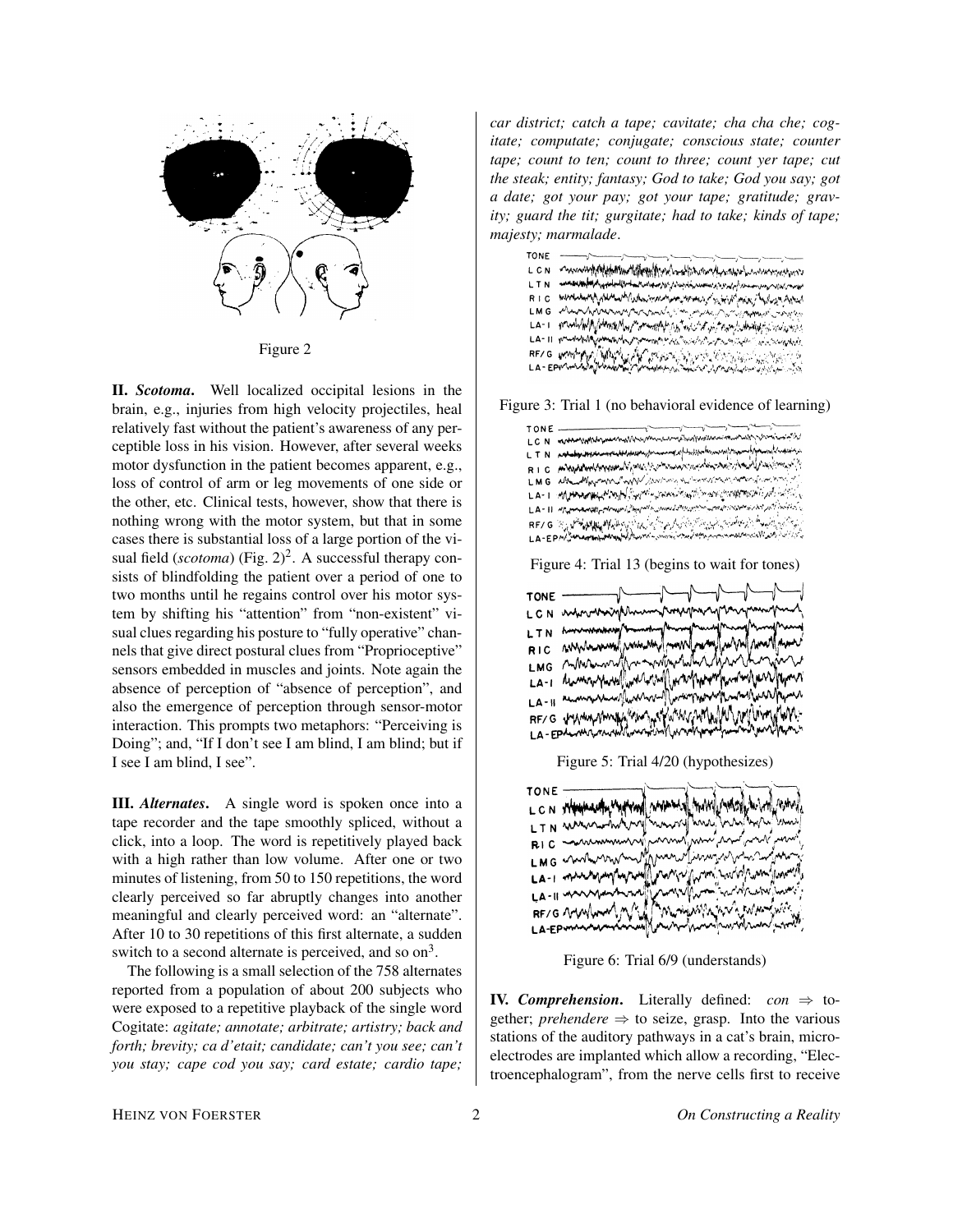auditory stimuli, Cochlea Nucleus: CN, up to the Auditory Cortex<sup>4</sup>. The so prepared cat is admitted into a cage that contains a food box whose lid can be opened by pressing a lever. However, the lever-lid connection is operative only when a short single tone (here C6, that is about 1000 Hz) is repetitively presented<sup>5</sup>. The cat has to learn that C6 "means" food. Figures 3 to 6 show the pattern of nervous activity at eight ascending auditory stations, and at four consecutive stages of this learning process<sup>6</sup> The cat's behavior associated with the recorded neural activity is for Fig. 3: "Random search"; Fig. 4: "Inspection of lever"; Fig. 5: "Lever pressed at once"; and for Fig. 6: "Walking straight toward lever (full comprehension)". Note that no tone is perceived as long as this tone is uninterpretable (Figs. 3, 4; pure noise), but the whole system swings into action with the appearance of the first "beep" (Figs. 5, 6; noise becomes signal) when sensation becomes comprehensible, when our perception of ''beep", "beep", "beep", is in the cat's perception "food", "food", "food".

## Interpretation

In these experiments I have cited instances in which we see or hear what is not "there", or in which we do not see or hear what is "there", unless coordination of sensation and movement allows us to "grasp" what appears to be there. Let me strengthen this observation by citing now the, "Principle of Undifferentiated Encoding":

The response of a nerve cell does not encode the physical nature of the agents that caused its response. Encoded is only "how much" at this point on my body, but not "what".

Take, for instance, a light sensitive receptor cell in the retina, a "rod", which absorbs the electro-magnetic radiation originating from a distant source. This absorption causes a change in the electrochemical potential in the rod which will ultimately give rise to a periodic electric discharge of some cells higher up in the post-retinal networks with a period that is commensurate with the intensity of the radiation absorbed, but without a clue that it was electro-magnetic radiation that caused the rod to discharge. The same is true for any other sensory receptor, may it be the taste buds, the touch receptors, and all the other receptors that are associated with the sensations of smell, heat and cold, sound, etc.: they are all "blind" as to the quality of their stimulation, responsive only as to their quantity.

Although surprising, this should not come as a surprise, for indeed "out there" there is no light and no color, there are only electro-magnetic waves; "out there" there is no sound and no music, there are only periodic variations of the air pressure; "out there" there is no heat and no cold, there are only moving molecules with more or less mean kinetic energy, and so on. Finally, for sure, "out there" there is no pain.

Since the physical nature of the stimulus — its *qual* $ity$  — is not encoded into nervous activity, the fundamental question arises as to how does our brain conjure up the tremendous variety of this colorful world as we experience it any moment while awake, and sometimes in dreams while asleep. This is the "Problem of Cognition", the search for an understanding of the cognitive processes.

The way in which a question is asked determines the way in which an answer may be found. Thus, it is upon me to paraphrase the "Problem of Cognition" in such a way that the conceptual tools that are today at our disposal may become fully effective. To this end let me paraphrase  $(\rightarrow)$  "cognition" in the following way:

#### $COGNITION \rightarrow \text{computing a reality}$

With this I anticipate a storm of objections. First, I appear to replace one unknown term, "cognition" with three other terms, two of which, "computing" and "reality", are even more opaque than the definiendum, and with the only definite word used here being the indefinite article "a". Moreover, the use of the indefinite article implies the ridiculous notion of other realities besides "the" only and one reality, our cherished Environment; and finally I seem to suggest by "computing" that everything, from my wristwatch to the Galaxies, is merely computed, and is not "there". Outrageous!

Let me take up these objections one by one. First, let me remove the semantic sting that the term "computing" may cause in a group of women and men who are more inclined toward the humanities than to the sciences. Harmlessly enough, computing (from *com-putare*) literally means to reflect, to contemplate (*putare*) things in concert (*com-*), without any explicit reference to numerical quantities. Indeed, I shall use this term in this most general sense to indicate any operation, not necessarily numerical, that transforms, modifies, re-arranges, or orders observed physical entities, "objects", or their representations, "symbols". For instance, the simple permutation of the three letters A, B, C, in which the last letter now goes first: C, A, B, I shall call a computation. Similarly, the operation that obliterates the commas between the letters: CAB; and likewise the semantic transformation that changes CAB into TAXI, and so on.

I shall now turn to the defense of my use of the indefinite article in the noun-phrase "a reality". I could, of course, shield myself behind the logical argument that solving for the general case, implied by the "a", I would also have solved any specific case denoted by the use of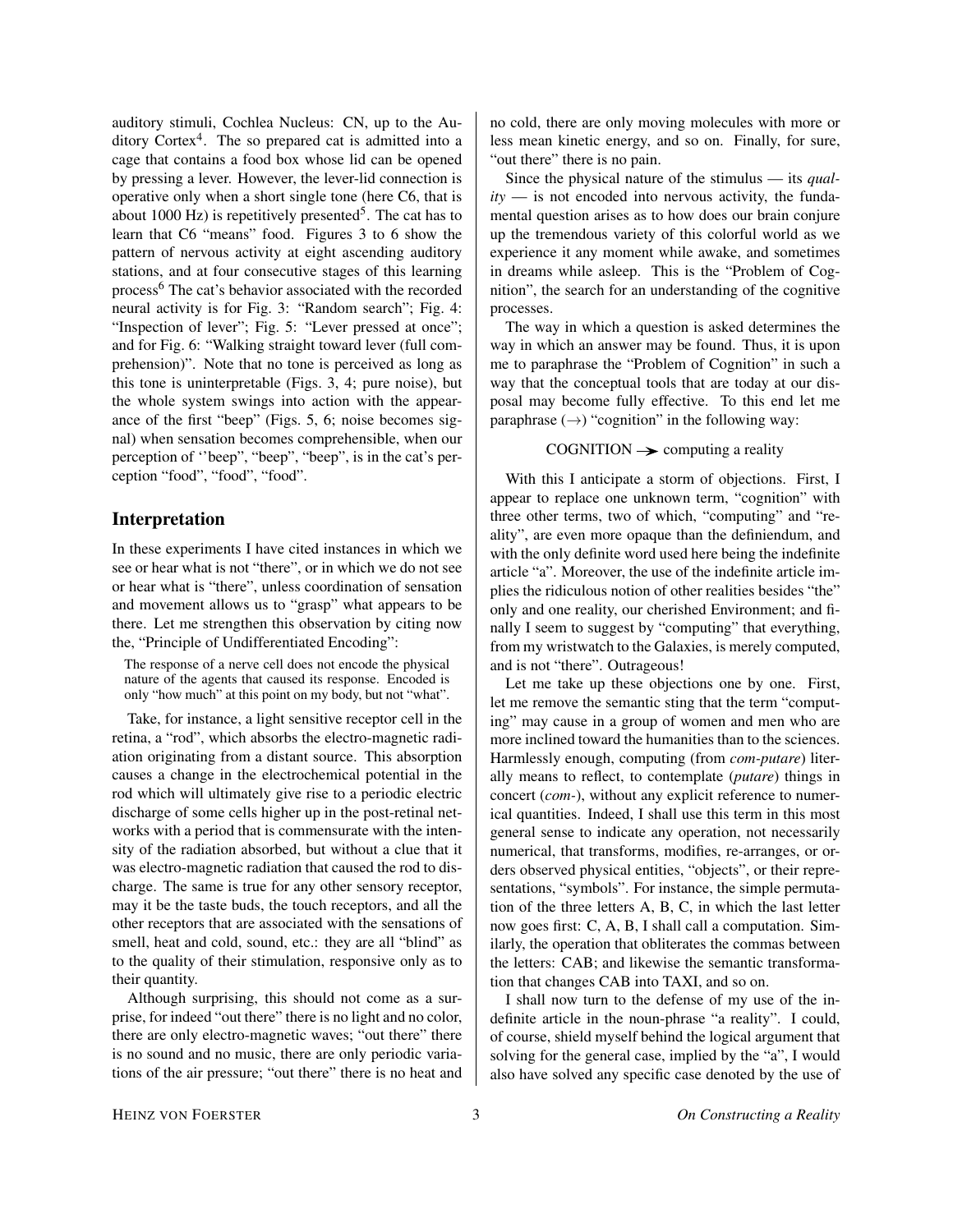"the". However, my motivation lies much deeper. In fact, there is a deep hiatus that separates the "The"-school-ofthought from the "A"-school-of-thought in which respectively the distinct concepts of "confirmation" and "correlation" are taken as explanatory paradigms for perceptions. The "The-School": My sensation of touch is *confirmation* for my visual sensation that here is a table. The "A-School": My sensation of touch in *correlation* with my visual sensation generate an experience which I may describe by "here is a table".

I am rejecting the THE-position on epistemological grounds, for in this way the whole Problem of Cognition is safely put away in one's own cognitive blind spot: even its absence can no longer be seen.

Finally one may rightly argue that cognitive processes do not compute wristwatches or galaxies, but compute at best *descriptions* of such entities. Thus I am yielding to this objection and replace my former paraphrase by:

#### $COGNITION \rightarrow$  computing descriptions of a reality

Neurophysiologists, however, will tell us that a description computed on one level of neural activi ty, say a projected image on the retina, will be operated on again on higher levels, and so on, whereby some motor activity may be taken by an observer as a "terminal description", for instance the utterance: "here is a table"<sup>7</sup> . Consequently, I have to modify this paraphrase again to read:

# $COGNITION \rightarrow$  computing descriptions of $\neg$

where the arrow turning back suggests this infinite recursion of descriptions of descriptions ... etc. This formulation has the advantage that one unknown, namely, "reality" is successfully eliminated. Reality appears only implicit as the operation of recursive descriptions. Moreover, we may take advantage of the notion that computing descriptions is nothing else but computations. Hence:

# $\overline{\text{COGNITION}} \rightarrow \text{computations of}$

In summary, I propose to interpret cognitive processes as never ending recursive processes of computation, and I hope that in the following *tour de force* of neurophysiology I can make this interpretation transparent.

#### Neurophysiology

I. *Evolution*. In order that the principle of recursive computation is fully appreciated as being the underlying principle of all cognitive processes — even of life itself, as one of the most advanced thinkers in biology assures me — it may be instructive to go back for a moment to the most elementary — or as evolutionists would say, to very "early" — manifestations of this principle.<sup>6</sup> These are the "independent effectors", or independent sensorymotor units, found in protozoa and metazoa distributed over the surface of these animals (Fig. 7). The triangular portion of this unit, protruding with its tip from the surface, is the sensory part, the onion-shaped portion the contractile motor part. A change in the chemical concentration of an agent in the immediate vicinity of the sensing tip, and "perceptible" by it, causes an instantaneous contraction of this unit. The resulting displacement of this or any other unit by change of shape of the animal or its location may, in turn, produce perceptible changes in the agent's concentration in the vicinity of these units which, in turn, will cause their instantaneous contraction, etc. Thus, we have the recursion:

## $\rightarrow$  change of sensation  $\rightarrow$  change of shape-

Separation of the sites of sensation and action appears to have been the next evolutionary step (Figure 8). The sensory and motor organs are now connected by thin filaments, the "axons" (in essence degenerated muscle fibers having lost their contractility), which transmit the sensor's perturbations to its effector, thus giving rise to the concept of a "signal": see something *here*, act accordingly *there*.

The crucial step, however, in the evolution of the complex organization of the mammalian central nervous system (CNS) appears to be the appearance of an "internuncial neuron", a cell sandwiched between the sensory and the motor unit (Fig. 9). It is, in essence, a sensory cell, but specialized so as to respond only to a universal "agent", namely, the electrical activity of the afferent axons terminating in its vicinity. Since its present activity may affect its subsequent responsivity, it introduces the element of computation in the animal kingdom, and gives these organisms the astounding latitude of non trivial behaviors. Having once developed the genetic code for assembling an internuncial neuron, to add the genetic command "repeat" is a small burden indeed. Hence, I believe, it is now easy to comprehend the rapid proliferation of these neurons along additional vertical layers with growing horizontal connections to form those complex interconnected structures we call "brains".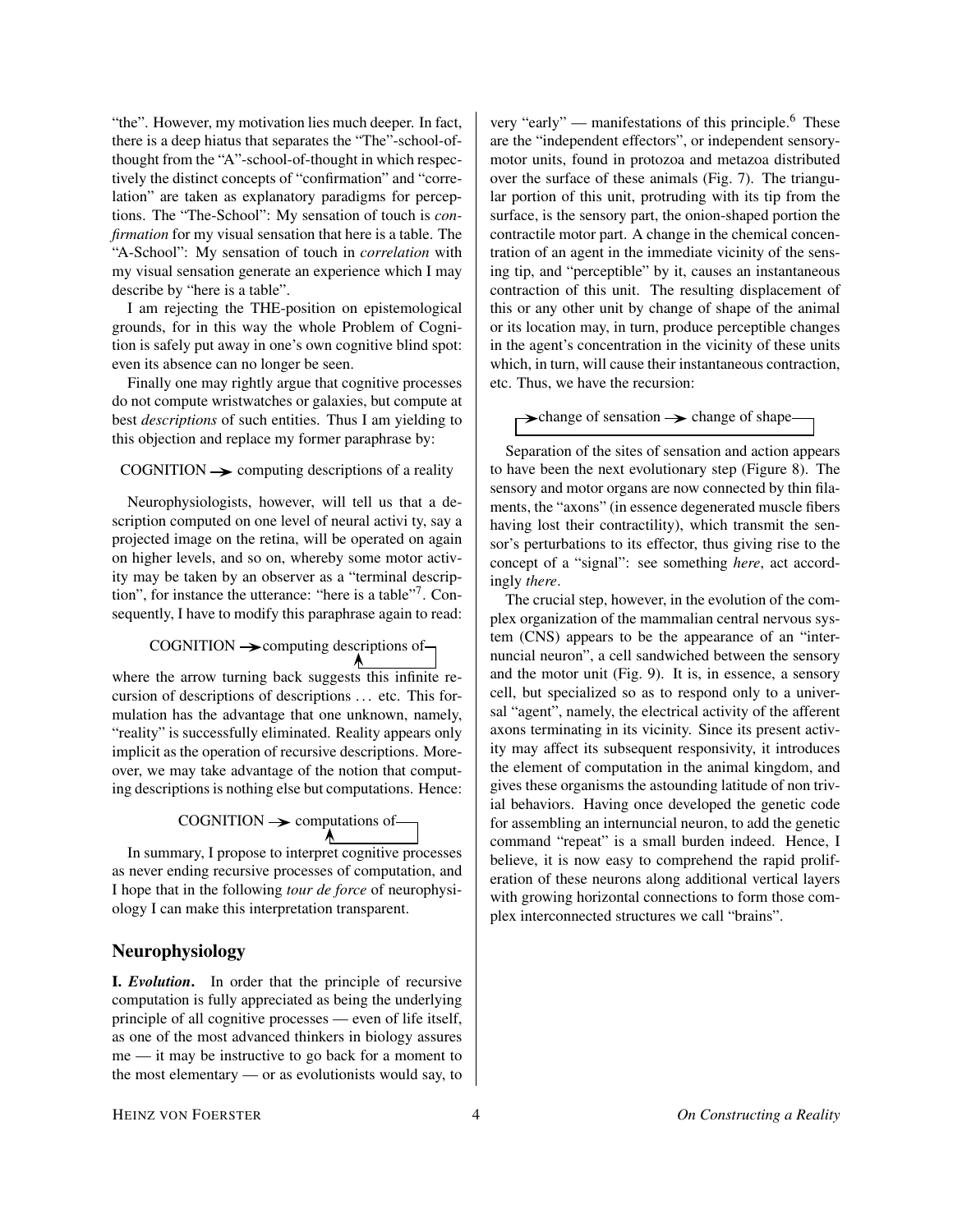

II. *Neuron*. The neuron, of which we have more than ten billion in our brain, is a highly specialized single cell with three anatomically distinct features (Fig. 10): (a) the branch-like ramifications stretching up and to the side, the "dendrites"; (b) the bulb in the center housing the cell's nucleus, the "cell body"; and (c), the "axon", the smooth fiber stretching downward. Its various bifurcations terminate on dendrites of another (but sometimes [recursively] on the same) neuron. The same membrane which envelopes the cell body forms also the tubular sheath for dendrites and axon, and causes the inside of the cell to be electrically charged against the outside with about one tenth of a volt. If in the dendritic region this charge is sufficiently perturbed, the neuron "fires" and sends this perturbation along its axons to their terminations, the synapses.



III. *Transmission*. Since these perturbations are electrical, they can be picked up by "microprobes", amplified and recorded. Fig. 11 shows three examples of periodic

discharges from a touch receptor under continuous stimulation, the low frequency corresponding to a weak, the high frequency to a strong stimulus. The magnitude of the discharge is clearly everywhere the same, the pulse frequency representing the stimulus intensity, but the intensity only.



Figure 12

IV. *Synapse*. Fig. 12 sketches a synaptic junction. The afferent axon (Ax), along which the pulses travel, terminates in an end bulb (EB) which is separated from the spine (sp) of a dendrite (D) of the target neuron by a minute gap (sy), the "synaptic gap" (Note the many spines that cause the rugged appearance of the dendrites in Fig. 10). The chemical composition of the "transmitter substances" filling the synaptic gap is crucial in determining the effect an arriving pulse may have on the ultimate response of the neuron: under certain circumstances it may produce an "inhibitory effect" (cancellation of another simultaneously arriving pulse); in others a "facilitory effect"' (augmenting another pulse to fire the neuron). Consequently, the synaptic gap can be seen as the "micro-environment" of a sensitive tip, the spine, and with this interpretation in mind we may compare the sensitivity of the CNS to changes of the *internal* environment (the sum-total of all micro-environments) to those of the *external* environment (all sensory receptors). Since there are only a hundred million sensory receptors, and about ten-thousand billion synapses in our nervous system, we are 100,000 times more receptive to changes in our internal than in our external environment.

HEINZ VON FOERSTER 5 *On Constructing a Reality*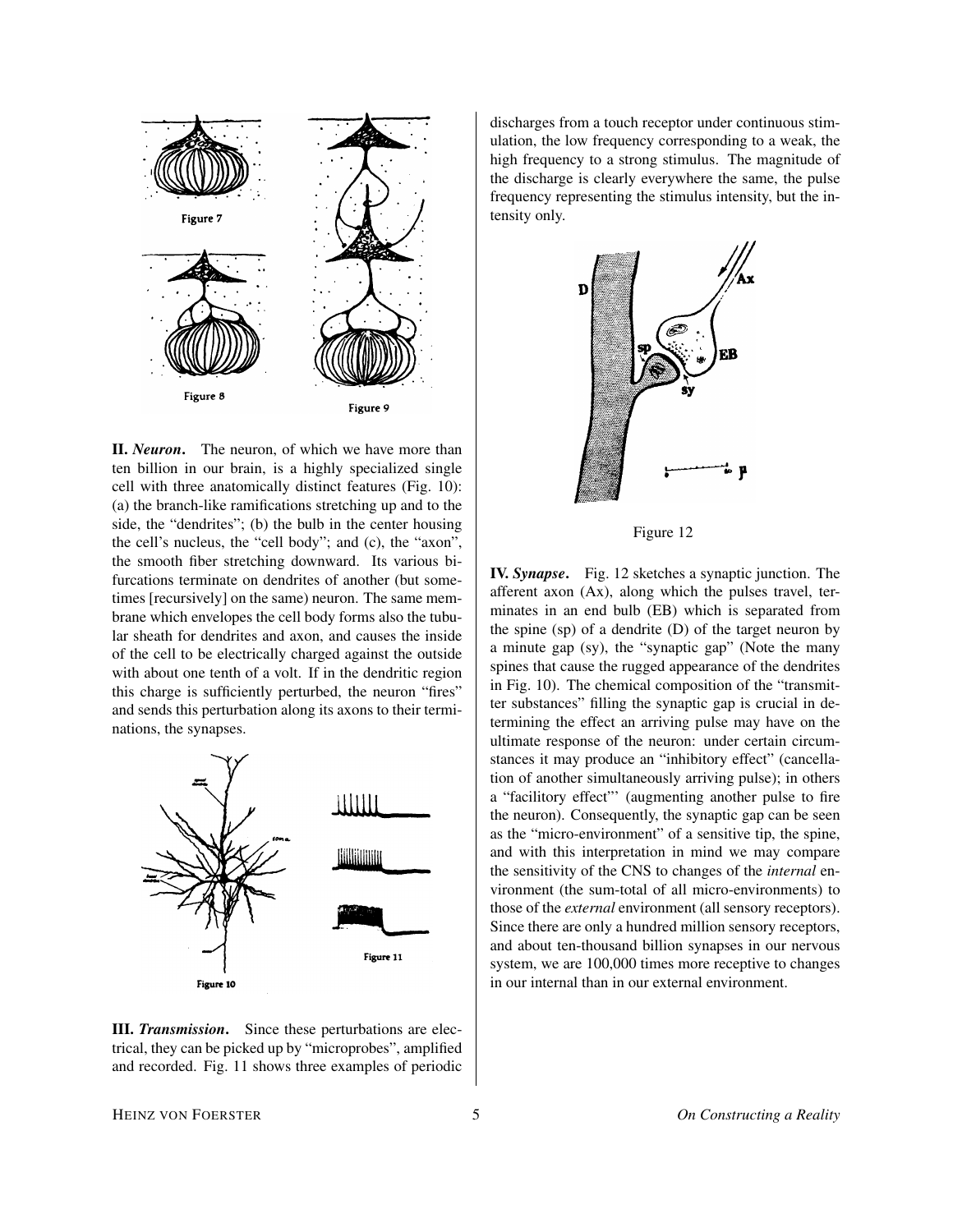

Figure 13

V. *Cortex*. In order that one may get at least some perspective on the organization of the entire machinery that computes all perceptual, intellectual and emotional experiences, I have attached Fig. 13 which shows magnified a section of about 2 square millimeters of a cat's cortex by a staining method which stains only cell body and dendrites, and of those only 1% of all neurons present<sup>8</sup>.

Although you have to imagine the many connections among these neurons provided by the (invisible) axons, and a density of packing that is a hundred times that shown, the computational power of even this very small part of a brain may be sensed.

VI. *Descartes*. This perspective is a far cry from that being held, say three hundred years ago: "If the fire *A* is near the foot  $B$  (Fig. 14), the particles of this fire, which as you know move with great rapidity, have the power to move the area of the skin of this foot that they touch; and in this way drawing the little thread, *c*, that you see to be attached at the base of toes and on the nerve, at the same instant they open the entrance of the pore, *d*, *e*, at which this little thread terminates, just as by pulling one end of a cord, at the same time one causes the bell to sound that hangs at the other end<sup>9</sup>.



#### Figure 14

Now the entrance of the pore or little conduit, *d*, *e*, being thus opened, the animal spirits of the cavity  $F$ , enter within and are carried by it, partly into the muscles that serve to withdraw this foot from the fire, partly into those that serve to turn the eyes and the head to look at it, and partly into those that serve to advance the hands and to bend the whole body to protect it."

Note, however, that some behaviorists of today still cling to the same view with one difference only, namely, that in the meantime Descartes' "animal spirit" has gone into oblivion $10$ .

VII. *Computation*. The retina of vertebrates with its associated nervous tissue is a typical case of neural computation. Fig. 15 is a schematic representation of a mammalian retina and its post-retinal network. The layer labeled #1 represents the array of rods and cones, and layer #2 the bodies and nuclei of these cells. Layer #3 identifies the general region where the axons of the receptors synapse with the dendritic ramifications of the "bipolar cells" (#4) which, in turn, synapse in layer #5 with the dendrites of the ganglion cells (#6) whose activity is transmitted to deeper regions of the brain via their axons which are bundled together to form the optic nerve  $(#7)$ . Computation takes place within the two layers labeled #3 and #5, that is, where the synapses are located.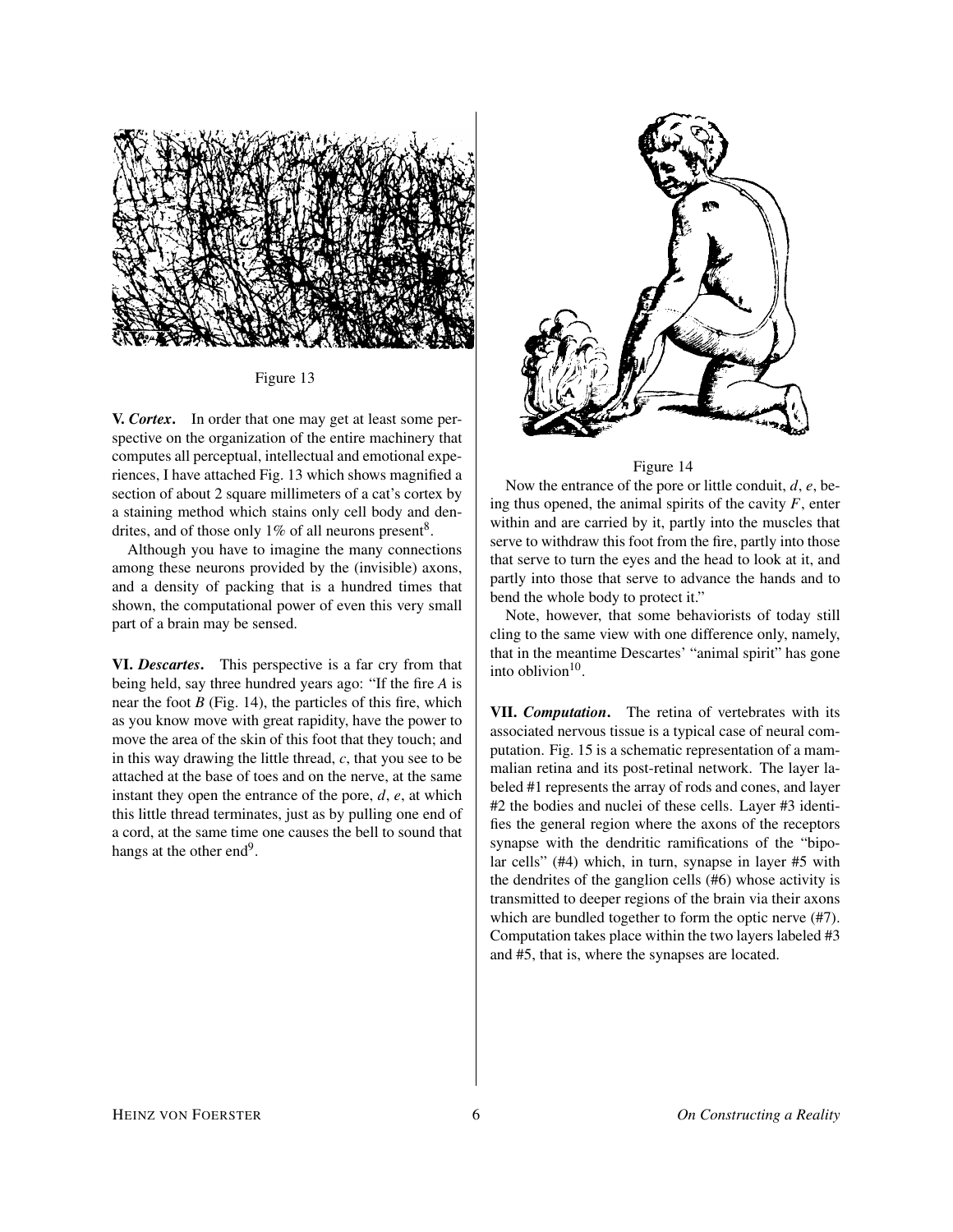

#### Figure 15

As Maturana has shown, it is there where the sensation of color and some clues as to form are computed $11$ 

Form computation: take the two-layered periodic network of Fig. 16, the upper layer representing receptor cells sensitive to, say, "light". Each of these receptors is connected to three neurons in the lower (computing) layer, with two excitatory synapses on the neuron directly below (symbolized by buttons attached to the body), and with one inhibitory synapse (symbolized by a loop around the tip) attached to each of the two neurons, one to the left and one to the right. It is clear that the computing layer will not respond to uniform light projected on the receptive layer, for the two excitatory stimuli on a computer neuron will be exactly compensated by the inhibitory signals coming from the two lateral receptors. This zero-response will prevail under strongest and weakest stimulation as well as to slow or rapid changes of the illumination. The legitimate question may now arise — "Why this complex apparatus that doesn't do a thing?"'



Consider now Fig. 17 in which an obstruction is placed in the light path illuminating the layer of receptors. Again all neurons of the lower layer will remain silent, except the one at the edge of the obstruction, for it receives two excitatory signals from the receptor above, but only one inhibitory signal from the sensor to the left. We

now understand the important function of this net, for it computes any spatial variation in the visual field of this "eye", independent of intensity of the ambient light and its temporal variations, and independent of place and extension of the obstruction.

Although all operations involved in this computation are elementary, the organization of these operations allows us to appreciate a principle of considerable depth, namely, that of the computation of abstracts, here the notion of "edge".

I hope that this simple example is sufficient to suggest to you the possibility of generalizing this principle in the sense that "computation" can be seen on at least two levels, namely, (a) the operations actually performed, and (b) the organization of these operations represented here by the structure of the nerve net. In computer language (a) would again be associated with "operations", but (b) with the "program". As we shall see later, in "biological computers" the programs themselves may be computed on. This leads to the concepts of "meta-programs", 'meta-meta-programs'', ... etc. This, of course, is the consequence of the inherent recursive organization of those systems.



Figure 18

VIII. *Closure*. By attending to all the neurophysiological pieces, we may have lost the perspective that sees an organism as a functioning whole. In Fig. 18 I have put these pieces together in their functional context. The black squares labeled N represent bundles of neurons that synapse with neurons of other bundles over the (synaptic) gaps indicated by the spaces between squares. The sensory surface (SS) of the organism is to the left, its motor surface (MS) to the right, and the neuropituitary (NP) the strongly innervated mastergland that regulated the entire endocrinal system, is the stippled lower bound-

# HEINZ VON FOERSTER 7 *On Constructing a Reality*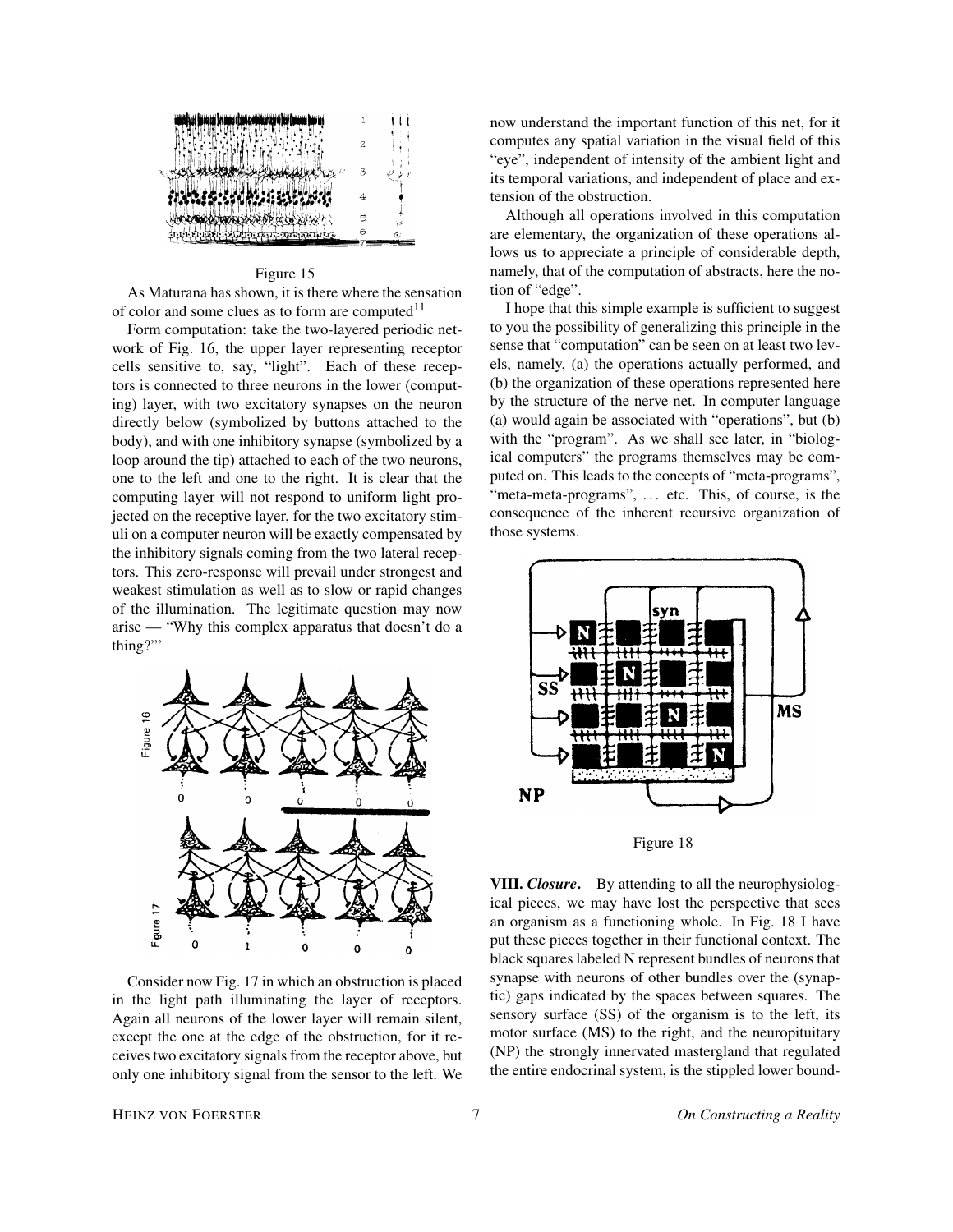ary of the array of squares. Nerve impulses traveling horizontally (from left to right) ultimately act on the motor surface (MS) whose changes (movements) are immediately sensed by the sensory surface (SS), as suggested by the "external" pathway following the arrows. Impulses traveling vertically (from top to bottom) stimulate the neuropituitary (NP) whose activity releases steroids into the synaptic gaps, as suggested by the wiggly terminations of the lines following the arrow, and thus modify the *modus operandi* of all synaptic junctures, hence the *modus operandi* of the system as a whole. Note the double closure of the system which now recursively operates not only on what it "sees" but on its operators as well. In order to make this twofold closure even more apparent I propose to wrap the diagram of Fig. 18 around its two axes of circular symmetry until the artificial boundaries disappear and the torus (doughnut) as in Fig. 19 is obtained. Here the "synaptic gap" between the motor and sensory surfaces is the striated meridian in the front center, the neuropituitary the stippled equator. This, I submit, is the functional organization of a living organism in a (dough)nut shell. (Fig. 19)



#### Figure 19

The computations within this torus are subject to a non-trivial constraint, and this is expressed in the Postulate of Cognitive Homeostasis:

The nervous system is organized (or organizes itself) so that it computes a stable reality.

This postulate stipulates "autonomy", i.e., "self regulation", for every living organism. Since the semantic structure of nouns with prefix "self-" becomes more transparent when this prefix is replaced by the noun, "autonomy" becomes synonymous with "regulation of regulation". This is precisely what the doubly closed, recursively computing torus does: it regulates its own regulation.

# **Significance**

It may be strange in times like these to stipulate autonomy, for autonomy implies responsibility: If I am the only one who decides how I act then I am responsible for my action. Since the rule of the most popular game played today is to make someone else responsible for *my*  $acts — the name of the game is "heteronomy" — my"$ arguments make, I understand, a most unpopular claim. One way of sweeping it under the rug is to dismiss it as just another attempt to rescue "solipsism", the view that this world is only in my imagination and the only reality is the imagining "I". Indeed, that was precisely what I was saying before, but I was talking only about a single organism. The situation is quite different when there are two, as I shall demonstrate with the aid of the gentleman with the bowler hat (Fig. 20).